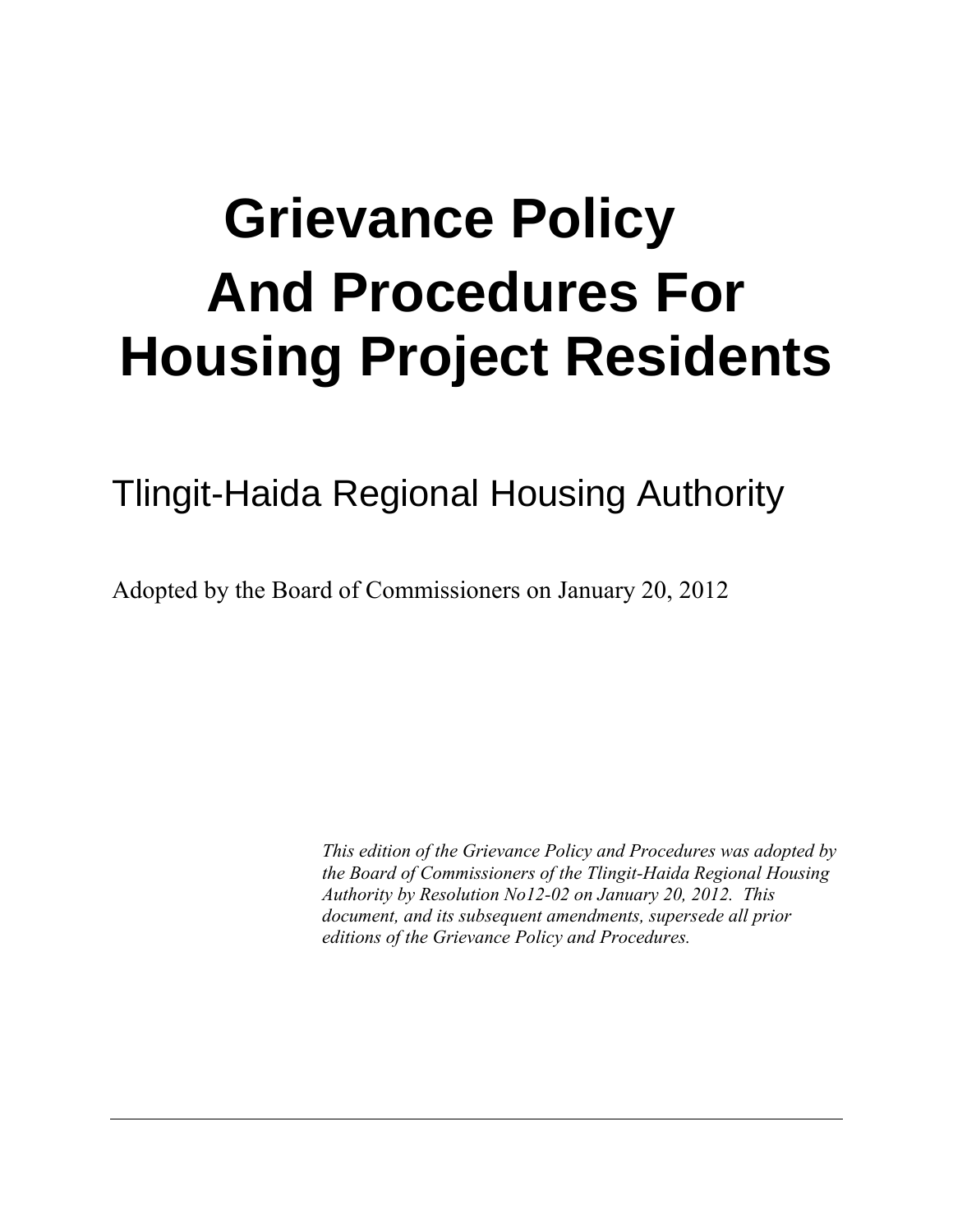### **INDEX** GRIEVANCE POLICY AND PROCEDURES FOR HOUSING PROJECT RESIDENTS

| <b>ARTICLE</b> |  | PAGE |
|----------------|--|------|
| $\overline{L}$ |  |      |
| II.            |  |      |
| III.           |  |      |
| $IV_{i}$       |  |      |
| V.             |  |      |
| VI.            |  |      |
| VII.           |  |      |
| VIII.          |  |      |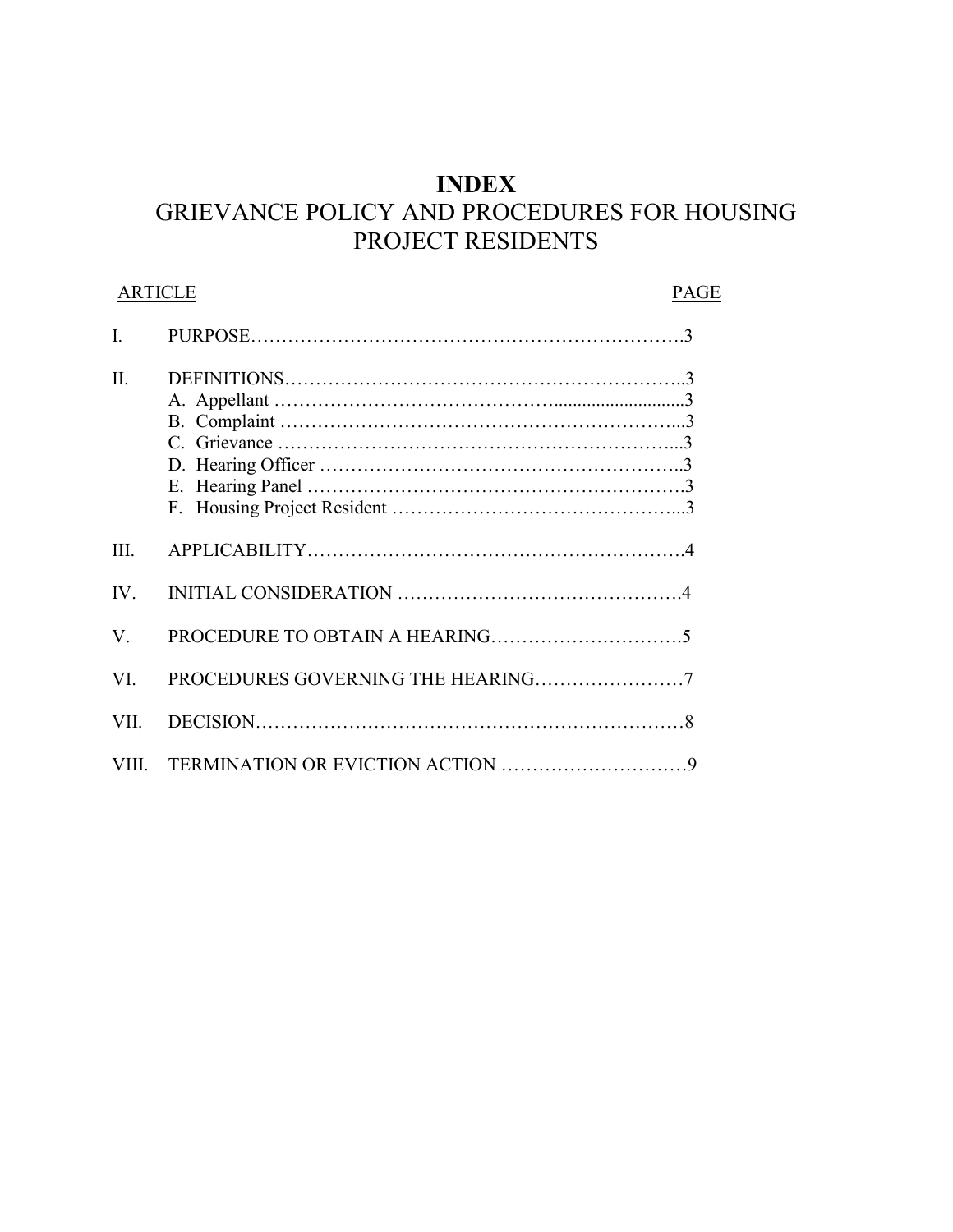#### **I. PURPOSE**

The purpose of the Grievance Policy is to set forth the requirements, standards, and procedures for handling and reviewing Grievances of Housing Project Residents including Tenants of the Low Income Housing Tax Credit Projects, Low Rent and Home Ownership Assistance Projects, Senior Independent Living Housing Projects and Residents of the Transitional Housing Units that are presented to the Tlingit-Haida Regional Housing Authority ("T-HRHA"); to assure T-HRHA Tenants and/or Residents a reasonable review and, if requested, a hearing on their Complaint regarding T-HRHA's action or failure to act that the Tenants and/or Residents believe adversely affect the Tenants and or Residents' rights, duties, welfare, or status.

The Grievance Policy, set forth herein, has been adopted by the Board of Commissioners of the T-HRHA and is incorporated by reference in all dwelling contracts between the T-HRHA and its residents.

This Policy should also consider, to the extent applicable, pertinent regulations found in: the Federal Grievance Regulations (24 CFR 966.51), Title VII of the Civil Rights Act of 1964, Fair Housing Act, Section 3 of the Housing and Urban Development Act of 1968 (as amended by the Community Development Act of 1974), Executive Order 11063, Section 504 of the Rehabilitation Act of 1973, the Age Discrimination Act of 1975, the Americans with Disabilities Act, Alaska State Law, and any applicable legislation protecting the individual rights of Tenants, applicants or staff which may be subsequently enacted.

#### **II. DEFINITIONS**

**Appellant**: any complainant who appeals a decision.

**Complainant**: any HPR filing a Complaint or dispute with the T-HRHA to be handled or reviewed in accordance with the procedures set forth in these Grievance Procedures.

**Grievance**: any Complaint or dispute an HPR may have with respect to T-HRHA action or failure to act that allegedly affects that resident's contract with the T-HRHA or with respect to regulations a resident believes adversely affects that resident's rights, duties, welfare, or status.

**Hearing Officer**: an official of the T-HRHA designated by the T-HRHA to hear Grievances and render a decision with respect thereto.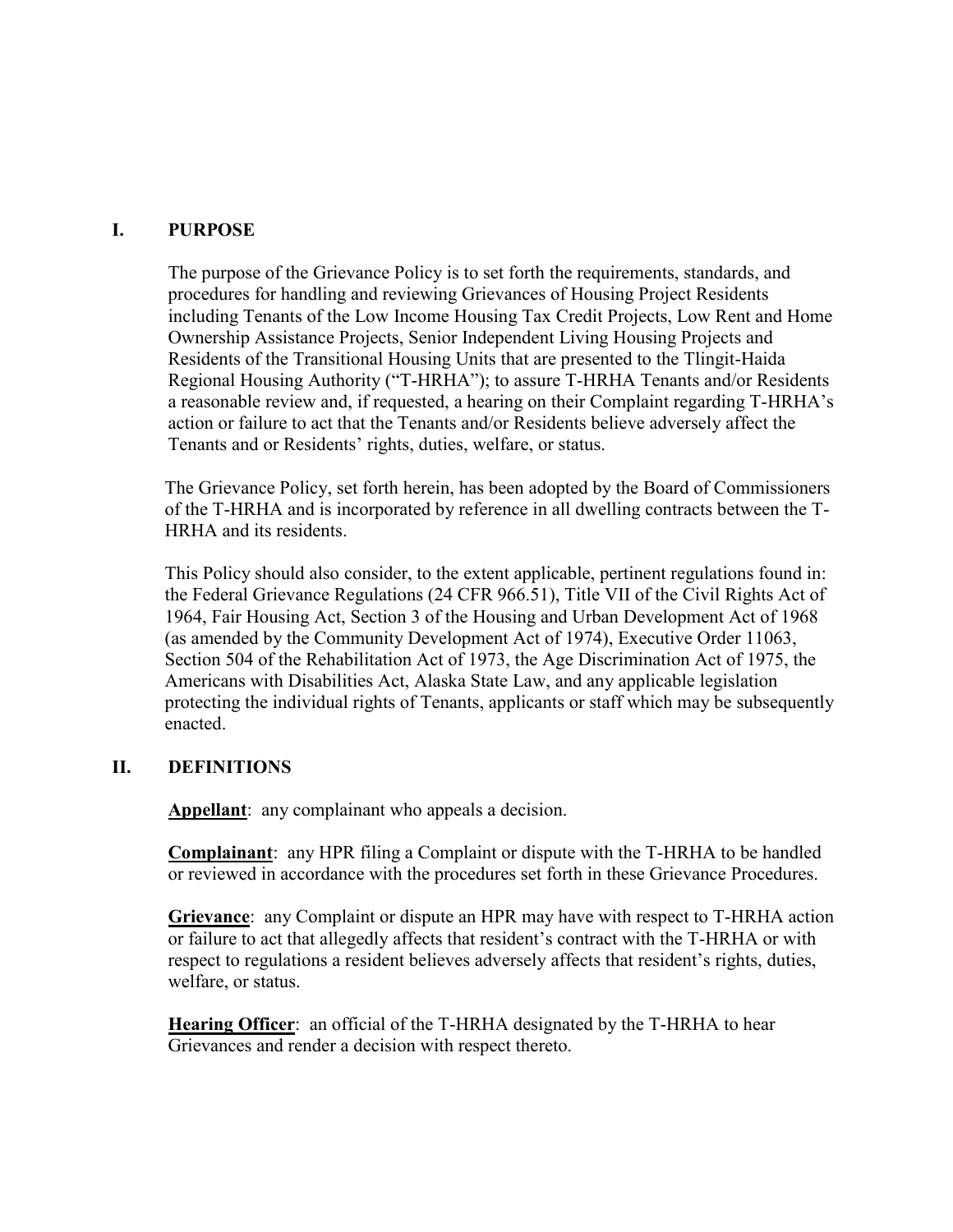**Hearing Panel**: a three-member panel selected to hear a Grievance and render a decision with respect thereto.

**Housing Project Resident**: any person residing in or having claim to and under contract with T-HRHA for any house, apartment, or building that is managed by T-HRHA at the time of the alleged incident initiating a Grievance (hereinafter "HPR").

#### **III. APPICABILITY**

- A. These Grievance Procedures shall apply to all individual Grievances between the HPR and the T-HRHA, except as excluded herein.
- B. Exclusions. These Grievances Procedures shall not apply to:
	- 1. Matters related to an eviction or termination of tenancy;
	- 2. Any criminal activity that threatens the health, safety or right to peaceful enjoyment of the premises of other HPRs or T-HRHA employees;
	- 3. Any violent or drug related criminal activity on or off such premises;
	- 4. Any criminal activity that resulted in a felony conviction of a household member;
	- 5. Disputes between residents that do not concern the T-HRHA;
	- 6. Class Grievances;
	- 7. As a means of contesting the policies of the Department of Housing and Urban Development; and
	- 8. Disputes through which HPRs attempt to effect changes in the T-HRHA's policies, to the extent that the desired changes are not required by applicable law or contract.

#### **IV. INITIAL CONSIDERATION**

Any Grievance must be presented in writing, and be personally presented, if possible, to the T-HRHA so that the Grievance may be discussed by the Administrative Officer of T-HRHA and settled, if possible, without a hearing. All Grievances, with respect to recertification, or other T-HRHA action, must be presented to the T-HRHA within twenty (20) business days of the date of the notice of the T-HRHA's proposed action. The Administrative Officer may waive this deadline if good cause for the delay exists and the interests of third parties will not be prejudiced.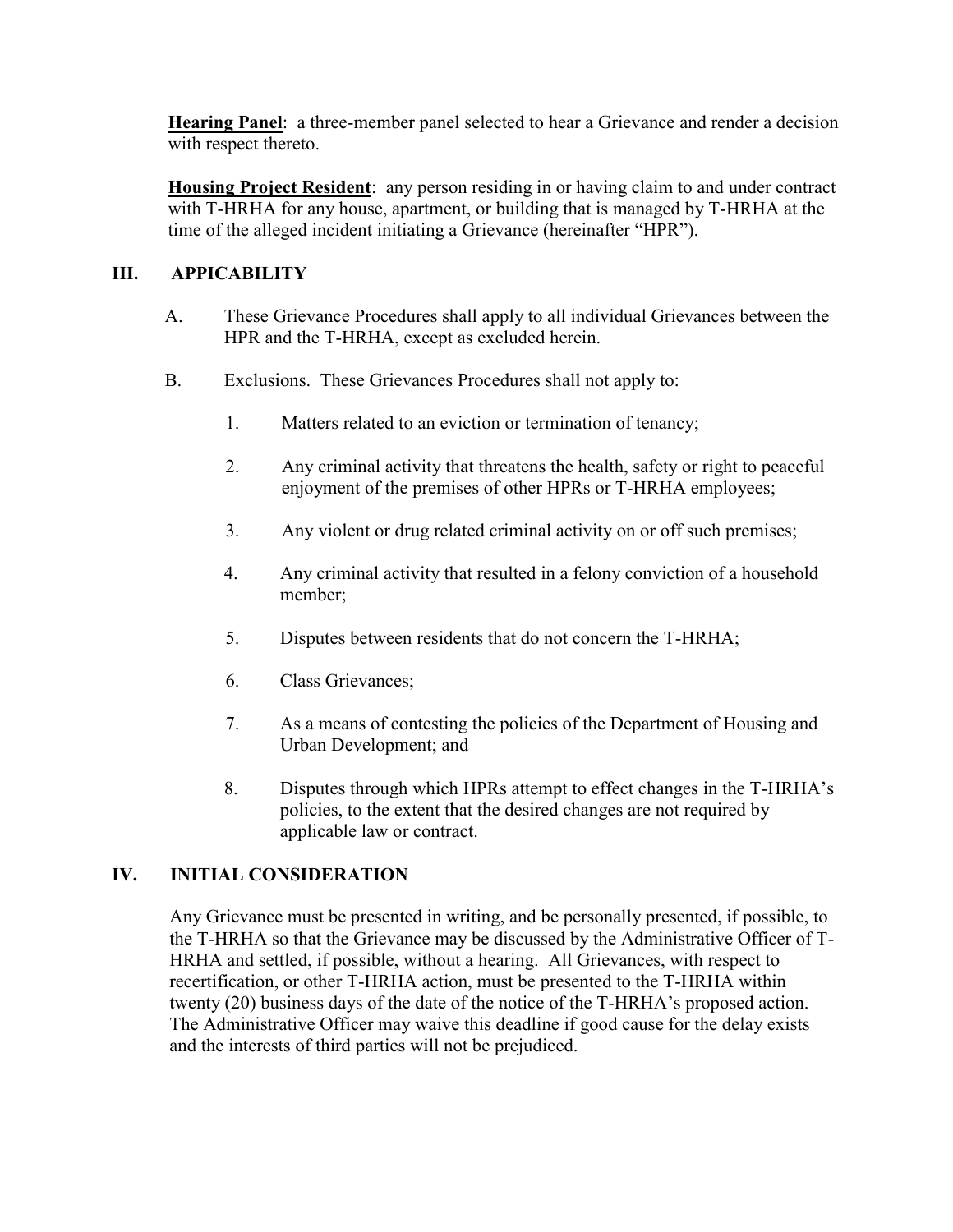All Grievances regarding an alleged failure by the T-HRHA to remedy a condition of the HPR's home must be preceded by written notice to the T-HRHA of the condition within sixty (60) days of the HPR's discovering the problem. Failure to provide written notice, or failure to give notice of the problem within sixty (60) days of discovery, may be waived by the Administrative Officer if good cause exists for the failure or delay. T-HRHA will respond within forty (40) days of receiving the notice of the condition. Subject to the applicable statute of limitations and the notice requirements of this paragraph, a Grievance may be filed at any time that the HPR believes that the T-HRHA is failing to handle adequately the complained-of condition.

The HPR and the Administrative Officer shall attempt to resolve the Complaint or dispute at this initial consideration. The Administrative Officer shall personally or through a qualified designee hold the initial consideration at the HPR's place of residence if a site inspection or personal visit will materially aid the Administrative Officer's decision. If the HPR requests a site inspection or personal visit, and the Administrative Officer declines the request, the reasons for denial shall be stated in writing in the summary of decision described below. Part or all of the initial consideration may be held by telephone.

The Administrative Officer shall prepare a summary of decision within five (5) business days of the initial consideration; the original shall be sent to the HPR and one copy retained in the T-HRHA's file concerning the HPR. The summary shall specify:

- A. The names of the participants;
- B. the dates of the initial consideration meeting;
- C. the nature of the Complaint;
- D. the proposed disposition of the Complaint and specific grounds therefore;
- E. the right of the HPR to a hearing; and
- F. the procedure for obtaining a hearing if the HPR is not satisfied.

#### **V. PROCEDURE TO OBTAIN A HEARING**

A. Request. An Appellant, who is dissatisfied with the Administrative Officer's decision, as stated in the summary of decision, shall submit a written request for a hearing to the T-HRHA within ten (10) days after the mailing of the summary of decision pursuant to Section IV above. This written request for a hearing must specify the reasons for the Grievance and the action or relief sought, be date stamped and filed in the T-HRHA office and addressed to the attention of the President/CEO. The President/CEO shall promptly advise the T-HRHA Board of Commissioners ("BOC") of the written request.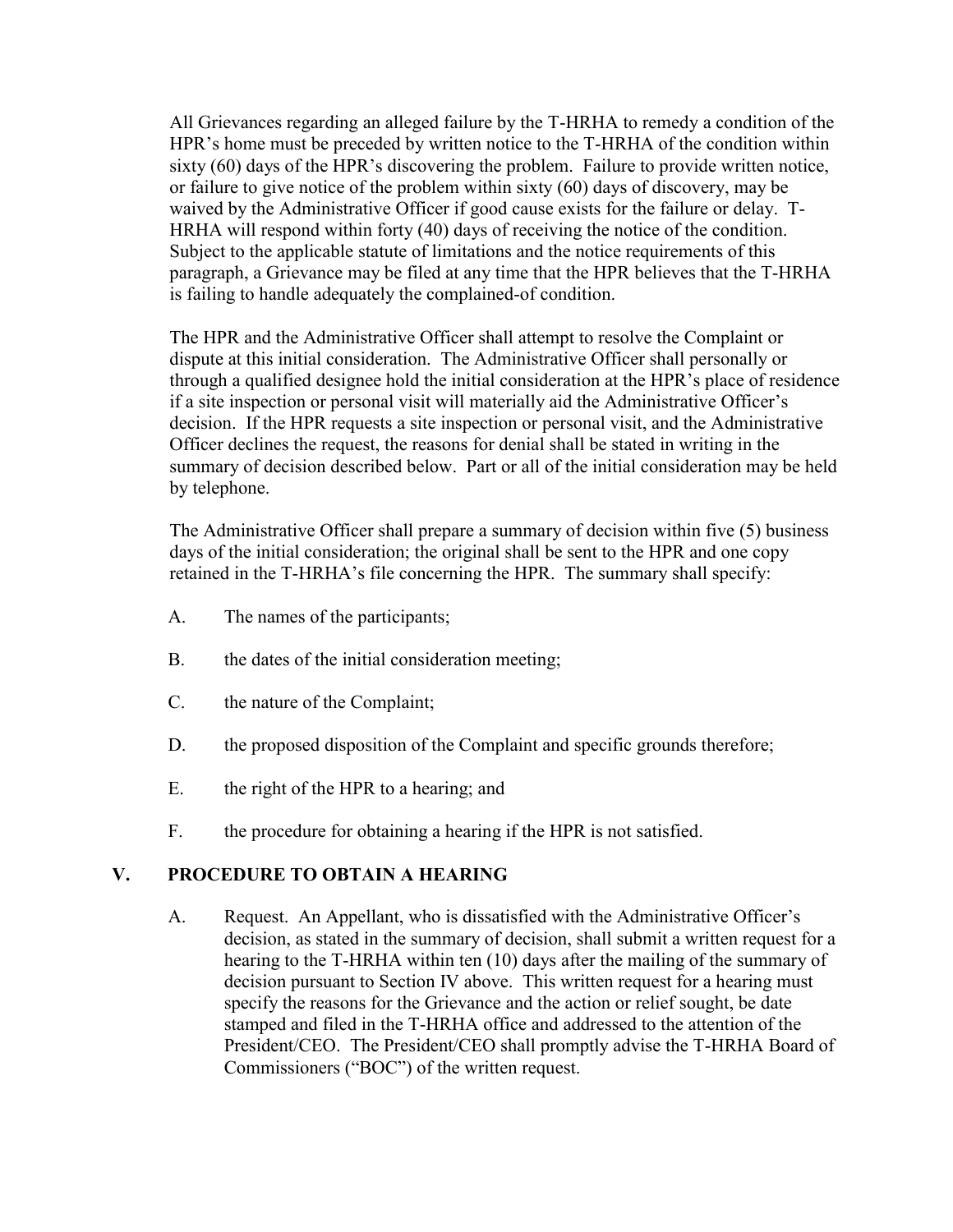- B. Appointment. The President/CEO shall appoint a Hearing Officer or threemember Hearing Panel within thirty (30) days of receiving the hearing request. Whether to appoint a Hearing Officer or Hearing Panel shall be in the sole discretion of the President/CEO.
- C. Impartiality. The Hearing Officer or Panel members shall be impartial. Impartiality requires that the Hearing Officer not be a current employee, Commissioner, or Officer of the T-HRHA, or personally biased against the complainant. The Hearing Officer's impartiality is not affected by the possibility that he or she may be compensated by the T-HRHA for acting as Hearing Officer, may have acted as a Hearing Officer in prior Grievance hearings for the T-HRHA, may work for similarly situated entity, or may be a former employee or contractor of the THHRA. The Hearing Officer may have expertise or experience in law, construction, engineering, public or Indian housing, or other fields relevant to the Grievance.

Hearing Panel members are not required to be impartial as defined above if the Panel is established according to the following procedure: the T-HRHA selects a Panel member, the complainant selects a Panel member, and the two Panel members thus selected agree upon a third member.

The Hearing Officer or members of the Hearing Panel shall base their decision on the evidence presented during the hearing.

- D. Waiver. A complainant who does not request a hearing in accordance with Section  $V(A)$  waives the right to a hearing, and the Administrative Officer's summary of decision becomes the final disposition of the Grievance. However, this waiver shall not constitute a waiver of the HPR's rights thereafter to contest the T-HRHA's disposition of his Grievance in an appropriate judicial proceeding.
- E. Hearing prerequisite. All Grievances shall be presented in writing and be personally presented, if possible, pursuant to the initial reconsideration procedure prescribed in Section IV above as a condition precedent to the hearing under this Section provided that if the applicant shall show good cause why he or she failed to proceed in accordance with Section IV, the Hearing Officer or Hearing Panel may waive compliance with that Section.
- F. Escrow Deposit. Before a hearing is scheduled in any Grievance concerning the amount of rent or other charges that the T-HRHA claims is due, the complainant shall deposit the amount in dispute in an escrow account pending settlement of the dispute by the Hearing Office or Hearing Panel. The T-HRHA may waive these requirements in extenuating circumstances. Unless so waived, the failure to make such payments shall result in a termination of the Grievance procedure provided that failure to make payments shall not constitute a waiver of any right the complainant may have to contest the T-HRHA's disposition of the Grievance in any appropriate judicial proceeding.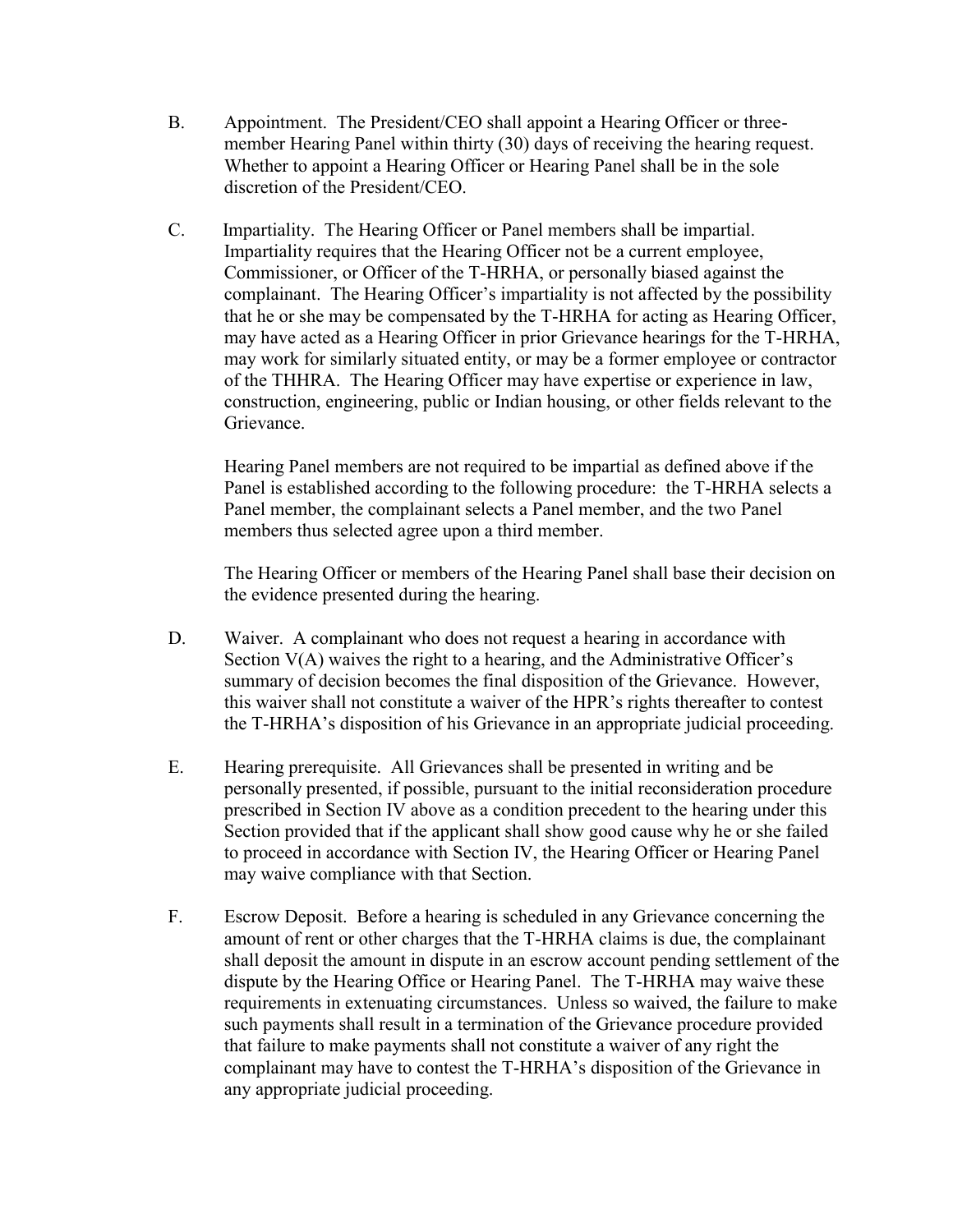If a Grievance does not concern rent or other charges, payment of rent or other charges must be made in the normal manner without regard to the pending hearing. In all cases, rent and other charges must remain current until the decision of the Hearing Officer or Hearing Panel is announced, and the complainant shall continue paying rent and other charges until the premises are vacated as set forth in the complainant's contract with the T-HRHA.

G. Schedule of Hearing. Upon the Appellant's compliance with Section  $V(A)$ ,  $(C)$ , and (D) above, the Hearing Officer shall schedule a hearing as promptly as possible at a date, time and place reasonably convenient to both the Appellant and the T-HRHA, and shall inform the Appellant thereof in writing. The hearing shall be held in the community where the Appellant's T-HRHA house is located unless the Hearing Officer makes a written finding that the Grievance does not involve any disputed issue of material fact. Upon that finding, the Hearing Office may, at the Appellant's option, hold the hearing either telephonically or in Juneau.

#### **VI. PROCEDURES GOVERNING THE HEARING**

- A. The Appellant shall be entitled to a fair hearing providing the basic safeguards of due process, which shall include:
	- 1. The opportunity to examine before the hearing and, at the Appellant's expense, to copy all documents, records and regulations of the T-HRHA that are relevant to the hearing. Any document so requested and not made available to the Appellant may not be relied on by the T-HRHA at the hearing;
	- 2. The right to be represented at the hearing by any person of the Appellant's choice;
	- 3. The right to private hearing unless the Appellant requests a public hearing;
	- 4. The right to present evidence and arguments in support of the Complaint, to controvert evidence presented by the T-HRHA, and to confront and cross-examine all witnesses whose testimony the T-HRHA presents; and
	- 5. A decision based solely upon the evidence presented at the hearing.
- B. The Hearing Officer may render a decision without proceeding with the hearing if the Hearing Officer determines the issue has been previously decided in another proceeding.
- C. If the Appellant or the T-HRHA fails to appear at a scheduled hearing, the Hearing Officer may postpone the hearing for a period not to exceed five (5) working days, or may determine that the non-appearing party has waived his or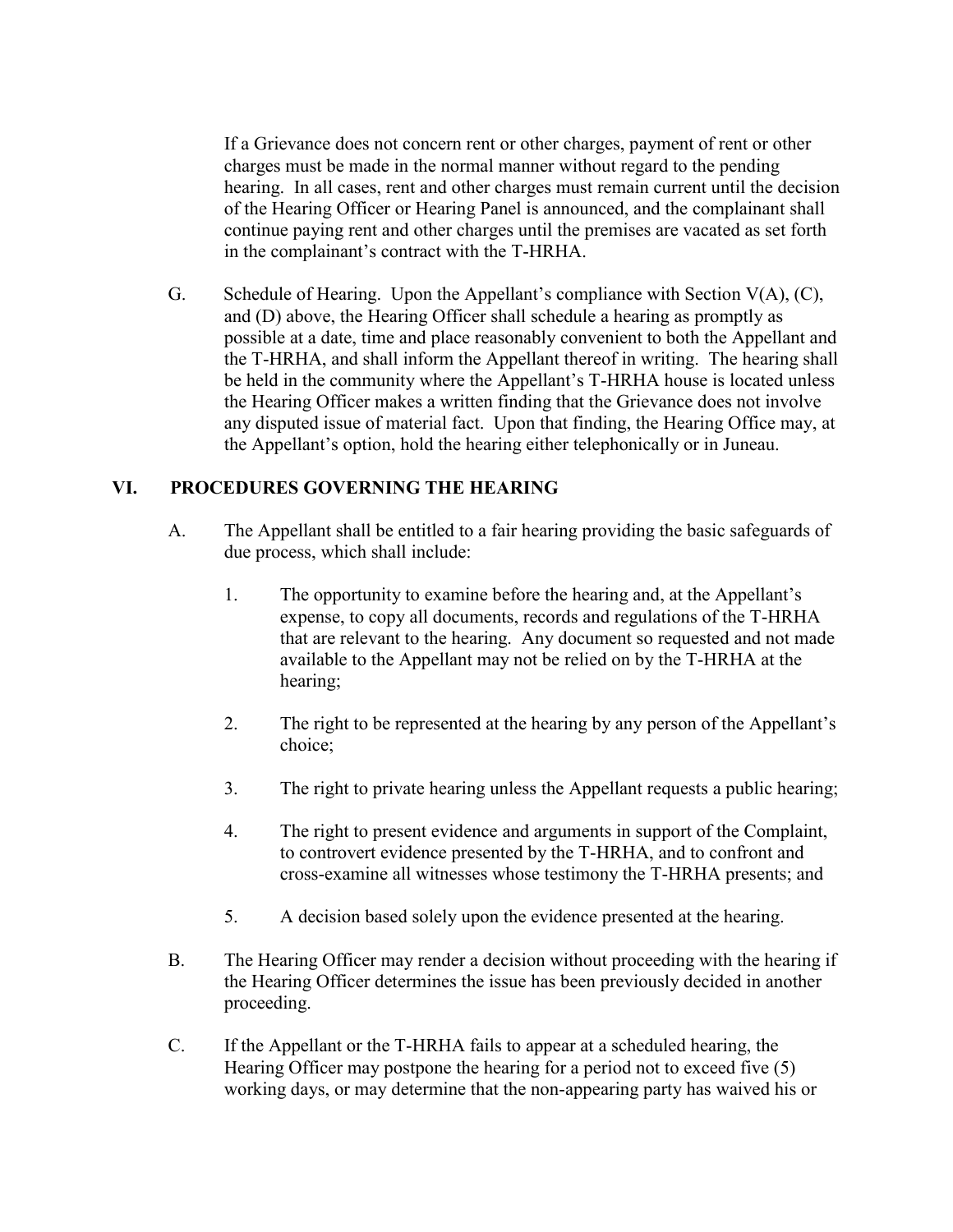her right to a hearing. Such a waiver determination, if made, shall not affect any right the Appellant may have to contest the T-HRHA's disposition of the Grievance in an appropriate judicial proceeding.

- D. At the hearing the Appellant must first make a showing of entitlement to the relief sought. Thereafter, the T-HRHA must sustain the burden of justifying the T-HRHA's action, proposed action, or failure to act against which the Complaint is directed.
- E. The hearing shall be conducted informally by the Hearing Officer, who may receive oral or documentary evidence pertinent to the facts and issues raised by the Appellant without regard to admissibility under the rules of evidence applicable to judicial proceedings. The Hearing Officer shall require the T-HRHA, the Appellant, counsel and other participants and spectators to conduct themselves in an orderly fashion. Failure to comply with the directions of the Hearing Officer to obtain order may result in any person's exclusion from the proceedings or in a decision adverse to the interests of the disorderly party and granting or denial of relief sought, as appropriate.
- A. The Appellant or the T-HRHA may arrange, in advance and at the expense of the party making the arrangement, for a transcript of the hearing. Any interested party may purchase a copy of such transcript.
- G. T-HRHA shall provide reasonable accommodation for persons with disabilities to participate in the hearing. Reasonable accommodation may include qualified sign language interpreters, readers, accessible locations, or attendants. If the HPR is visually impaired any notice to the HPR must be in an accessible format.

#### **VII. DECISION**

- A. The Hearing Officer or Hearing Panel shall prepare a written decision of the hearing, together with reasons therefore, within thirty (30) days after the hearing. The decision of the Hearing Panel or Hearing Officer cannot be contrary to federal, state or local laws, including the United States Housing Act of 1937, as amended, to the regulations and policies of the Department of Housing and Urban Development, or to the Annual Contributions Contract in effect on the date of the hearing. A copy of the decision shall be sent to the Appellant and to the T-HRHA. The T-HRHA shall retain a copy of the decision in the Appellant's file. A copy of the decision, with all names and identifying references deleted, shall also be maintained on file by the T-HRHA and made available for inspection by a prospective complainant, a complainant, and complainant's representative, a Hearing Panel, or a Hearing Officer.
- B. The decision shall be binding on the T-HRHA, which shall take all actions or refrain from any action necessary to carry out the decision with all deliberate speed.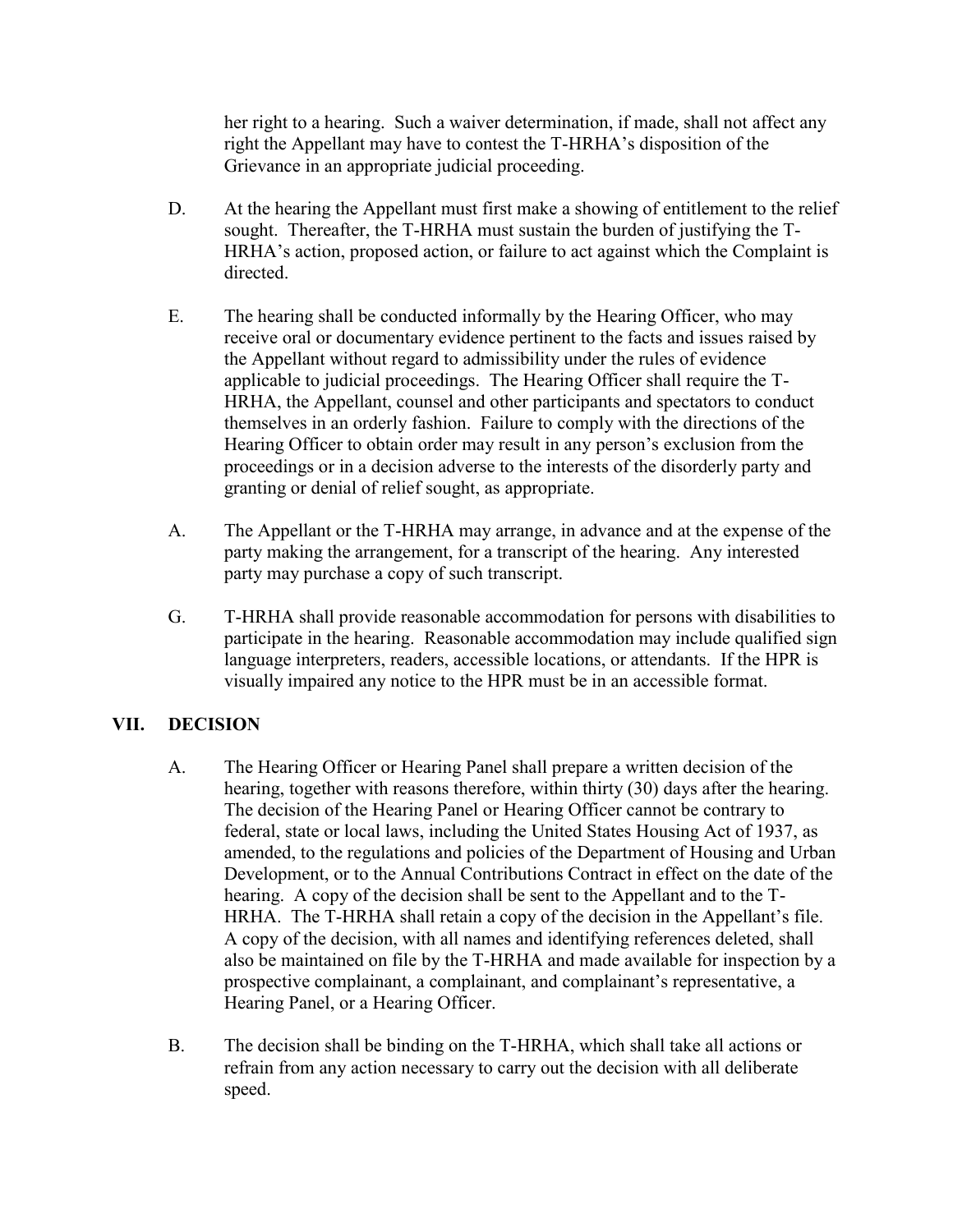- C. A decision by the Hearing Panel in favor of the T-HRHA or that denies the relief requested by the Appellant, in whole or in part, shall not constitute a waiver of, nor affect in any manner whatever, any right the Appellant may have to judicial review of the subject matter of the Grievance.
- D. The T-HRHA Board of Commissioners may accept or reject the hearing decision. A decision adverse to the T-HRHA that is neither accepted nor rejected by the Board at its next meeting following the decision's issuance is deemed rejected; a decision in favor of the T-HRHA that is neither accepted nor rejected by the Board at its next meeting following the decision's issuance is deemed accepted.
- E. Within forty-five (45) days following issuance of the hearing decision, the Appellant may reject an unfavorable decision of the hearing by written notice to the T-HRHA, and may demand return of any funds placed in escrow pursuant to these Grievance Procedures. The T-HRHA shall pay the amount in dispute within ten (10) days of such a demand unless it files an appropriate court action or motion to resolve the dispute over payment.

#### **VIII. TERMINATION OR EVICTION ACTION**

Termination and/or eviction matters shall not be processed and resolved according to the T-HRHA Grievance procedures. Such matters are subject to formal adjudication procedures in an appropriate judicial setting.

#### **IX. COMPLAINTS**

- **A. Written Complaints-** Complaints received from Tenants of all T-HRHA properties and programs, Tribal Partners, Applicants or other entities shall follow the following guidelines listed below.
	- 1. Receipt of written complaint: upon receipt of the written communication, it shall be date stamped by the front desk receptionist and forwarded to the Assistant to the President/CEO.
	- 2. The Assistant to the President shall enter the letter into the complaint log and distribute copies to the appropriate department manager(s) and include date for the response to be made.
	- 3. Upon receipt of the complaint by the Department Manager, the manager shall look into the complaint and prepare a response by the date given.
	- 4. A copy of the response shall be given to the Assistant to the President /CEO to be filed and to close the compliant.
- **B. Verbal Complaints-** Verbal complaints received from Housing Residents, Applicants and Tribal Partners regarding T-HRHA Housing Programs,